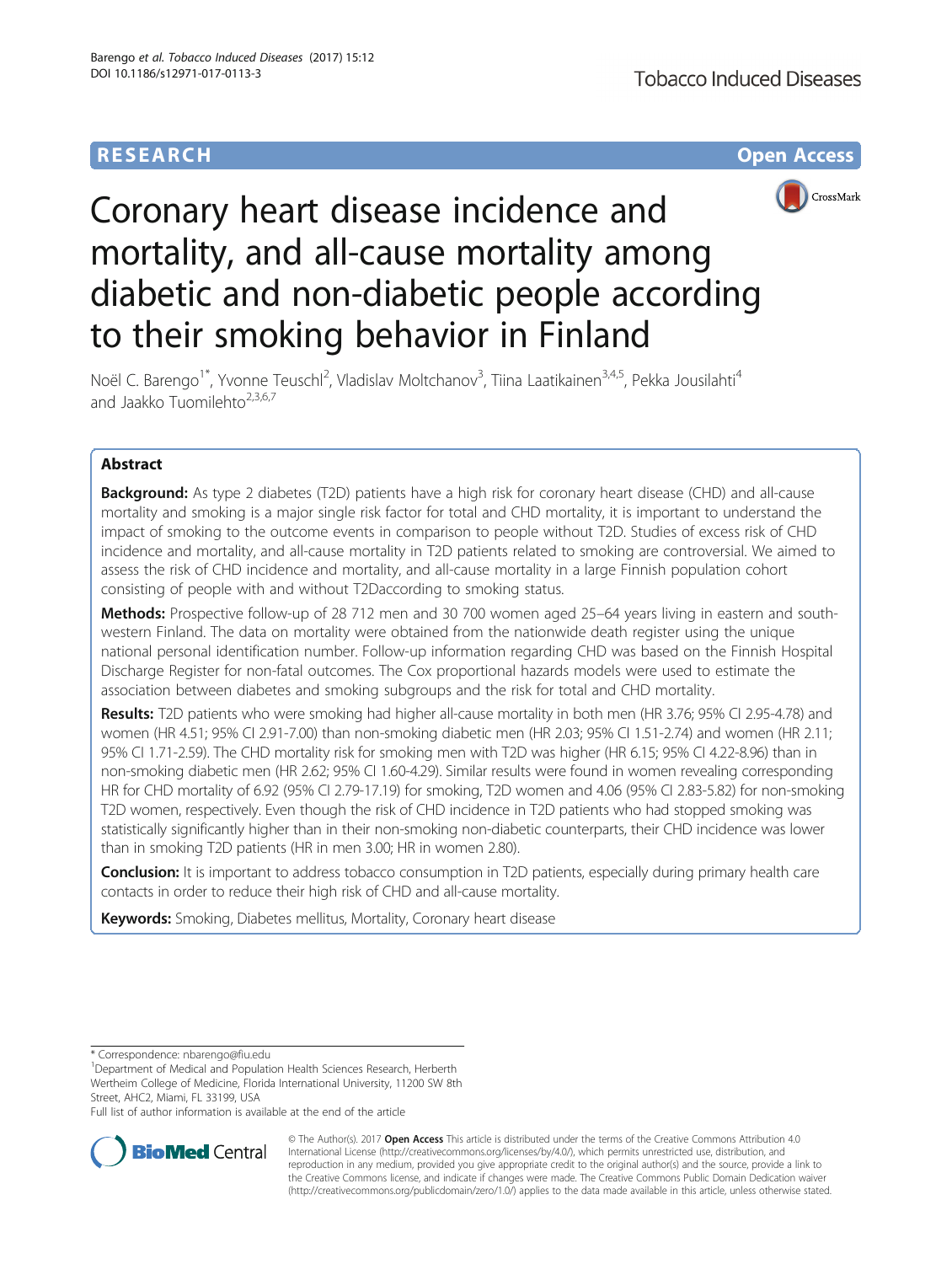# Background

Type 2 diabetes (T2D) is one of the fastest growing public health problems in both developed and developing countries imposing a high financial burden on health care costs. The IDF has estimated that the numbers of adults with diabetes is expected to rise from 415 million in 2015 to 642 million by 2040 [\[1](#page-6-0)]. Most people with diabetes will sooner or later develop cardiovascular diseases (CVD) [[2](#page-6-0)]. People with T2D have a higher risk of CVD and all-cause mortality than the rest of the population and once developing CVD their prognosis are poorer [[3](#page-6-0), [4](#page-6-0)]. Premature mortality caused by diabetes results in an estimated 12–14 years of life lost [[5](#page-6-0)].

Studies of excess risk of coronary heart disease (CHD) and all-cause mortality in T2D patients related to smoking are controversial. This is surprising as smoking is one of the classical risk factors for CVD besides hypertension, hyperlipidaemia and diabetes, and contributes substantially to the global burden of disease [[6, 7](#page-6-0)]. While some studies observed an additive increased risk of CHD and all-cause mortality [[8](#page-6-0)–[12](#page-6-0)], others did not find that smoking amplifies the risk of CHD or total mortality rates among T2D patients [[13](#page-6-0)–[17](#page-6-0)]. It has been argued that these conflicts may be attributed to low power or inadequate adjustment for confounders [[18\]](#page-6-0).

As T2D patients have shown to have a high risk for CHD and all-cause mortality and smoking is a major single risk factor for total and CHD mortality, it is important to understand the impact of smoking to these outcome events in people with T2D in comparison with people without T2D.

The aim of this study was to assess the risks of CHD and all-cause mortality in a large Finnish population cohort consisting of people with and without diabetes according to smoking status.

# Methods

#### Study population

Five independent cross-sectional surveys were carried out at five-year intervals within the framework of the FINMONICA/FINRISK studies [[19\]](#page-6-0) between 1982 and 2002. An independent random sample was drawn from the national population register for each survey. The samples were stratified by sex and 10-year age categories according to the WHO MONICA protocol so that at least 250 people of each sex and 10-year age group were chosen [[20\]](#page-7-0). The study participants included in the five surveys were 25 to 64 years of age, and the 1997 and 2002 surveys also included subjects aged 65 to 74 years. The participation rate varied in the survey cohorts between 63% and 83% in men and between 72% and 88% in women. The final sample comprised 28 712 men and 30 700 women.

# Baseline data collection

A self-administered questionnaire was mailed to the participants in advance. The questionnaire included questions on health behavior, such as smoking habits, and physical activity, education and medical history. Smoking habits were classified to three categories: never smokers, ex-smokers (those, who had smoked regularly but had stopped smoking at least six month before the survey) and current smokers.

The participants reported their occupational and leisure time physical activity. These were merged and regrouped into three categories (low, moderate and high) of total physical activity as described in previous publications [[21, 22\]](#page-7-0). Education level, measured as the total number of school years, was divided into birth cohort-specific tertiles.

At the study site, specially trained nurses measured height, weight, and blood pressure (BP) using a standardized protocol [\[20\]](#page-7-0). Height and weight were measured without shoes and with light clothing. BP was measured twice from the right arm of the participant in sitting position after at least 5 min rest. A standard mercury sphygmomanometer was used. Starting from 1982, BP was measured twice and the mean of these two BP measurements was used in the analyses.

Serum total cholesterol was determined by using an enzymatic method (CHOD-PAP, Boehringer Mannheim, Mannheim, Germany). All samples were analyzed in the biochemical laboratory of the National Public Health Institute (nowadays National Institute for Health and Welfare), which is an accredited laboratory.

Participants who reported having diabetes on the questionnaire, or who had had a hospital discharge diagnosis of diabetes or the approval for free-of-charge medication for diabetes before the baseline survey were classified as having diabetes. Data on diabetes medication were ascertained from the national Social Insurance Institution's register on special reimbursement for anti-diabetic drugs from 1964. Anti-diabetic drugs prescribed by a physician are reimbursed by social insurance in Finland and are subject to approval of a physician of the Institution who reviews each case history.

# CHD incidence and mortality

The original survey data were complemented by linkage to the nationwide death register of Statistics Finland according the unique national personal identification number that every Finnish resident has. These records covered the period from January 1970 to December 2008. The Eighth, Ninth and Tenth Revisions of the International Classification of Diseases (ICD) were used for coding the causes of death. The end point of the follow-up was the date of death.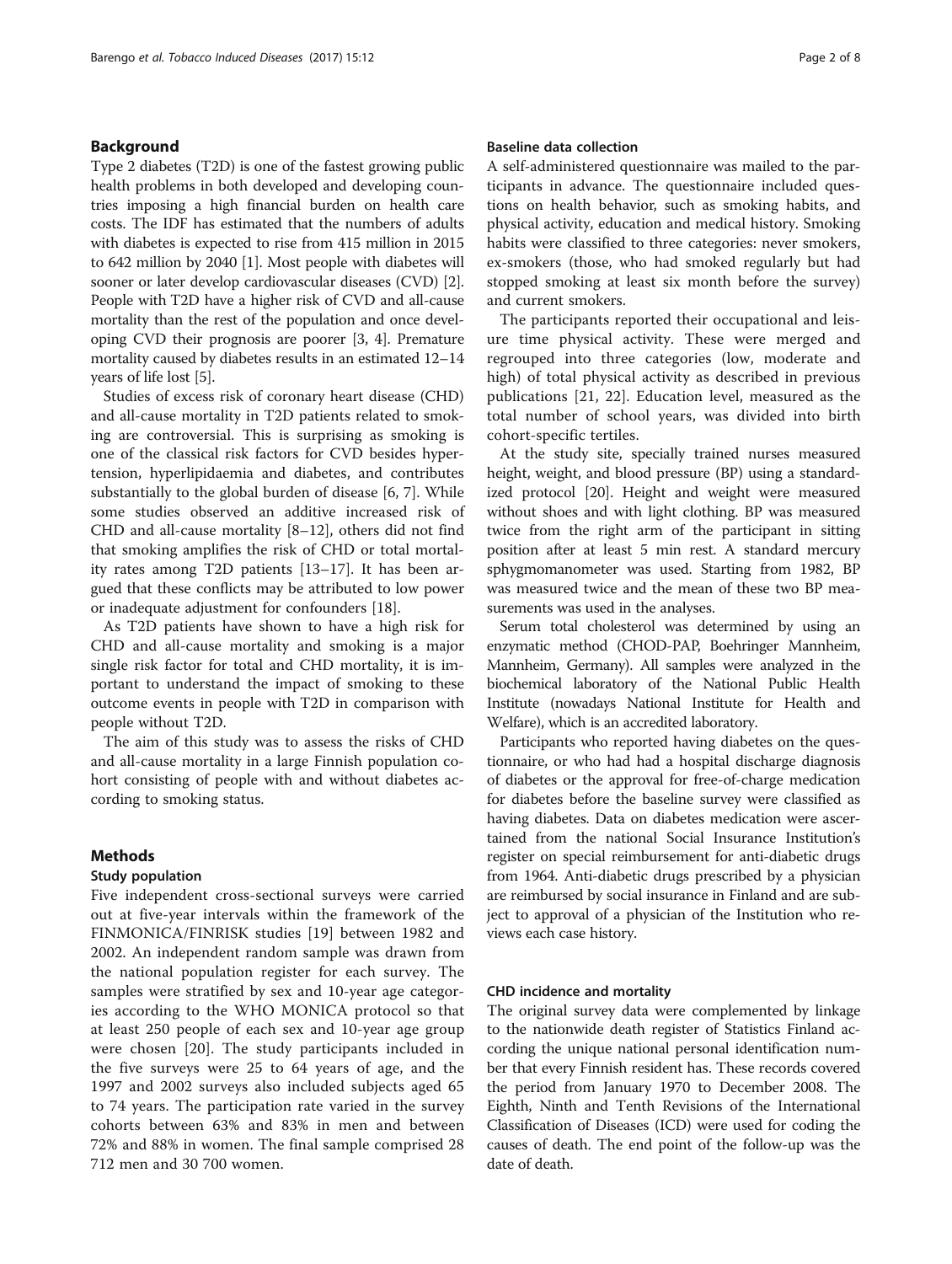Follow-up information regarding CHD was based on the Finnish Hospital Discharge Register for non-fatal outcomes. The ICD codes used for CHD incidence and mortality were as follows: non-fatal myocardial infarction 410–411 (ICD9) and I21–I22 (ICD10) and fatal cases of CHD 410–414 (ICD9) and I20–I25 (ICD10). The end points during follow-up was incident CHD, defined as either the first non-fatal CHD or CHD death. The calendar period of follow up was truncated by the same date, 31/12/2008, as death information.

# Statistical analysis

Statistical analyses were performed using SAS 9.2. The Cox proportional hazards models were used to estimate the association between diabetes and smoking subgroups and the risk for total and CHD mortality. Analyses were adjusted first for age, study area and study year (A) then for age, study region, study year, education, systolic blood pressure (SBP), cholesterol level, physical activity, alcohol consumption and body mass index (BMI) (B). The data of all six surveys were pooled together as no first level interaction were found between diabetes/ smoking groups and these variables regarding CHD, stroke or total mortality, respectively incidence. The proportional hazards assumption in the Cox model was tested based on the Schoenfeld Residuals. Estimated hazard ratios (HR) and their 95% confidence intervals (CI) are presented.

# Results

The baseline characteristics of the study participants are presented in Table 1 according to sex and smoking status. Among men with T2D 32% were current and 37% ex-smokers. The corresponding prevalence of smoking

Table 1 Baseline characteristics of the study population according to diabetes and smoking status

|                                      | No diabetes       |                         |                                | <b>Diabetes</b> |                |                |
|--------------------------------------|-------------------|-------------------------|--------------------------------|-----------------|----------------|----------------|
|                                      | Non-smokers       | Ex-smokers <sup>a</sup> | $\mathsf{Smokes}^{\mathsf{b}}$ | Non-smokers     | Ex-smokers     | Smokers        |
| Men (n)                              | 9539              | 7063                    | 11054                          | 323             | 392            | 341            |
| Age (years)                          | 43.2 $(11.9)^{c}$ | 48.5 (11.7)             | 42.6 (11.1)                    | 54.1 (11.5)     | 56.9 (9.1)     | 51.0 (10.4)    |
| Education (%)                        |                   |                         |                                |                 |                |                |
| Low                                  | 28                | 29                      | 37                             | 31              | 31             | 33             |
| Moderate                             | 33                | 37                      | 35                             | 31              | 35             | 34             |
| High                                 | 39                | 34                      | 28                             | 38              | 34             | 33             |
| Body mass index ( $kg/m2$ )          | 26.1(3.5)         | 27.3(3.7)               | 25.8 (3.7)                     | 28.5 (4.4)      | 29.3 (4.0)     | 27.8 (4.9)     |
| Systolic blood pressure (mmHq)       | 140 (18)          | 144 (20)                | 142 (19)                       | 148 (24)        | 148 (21)       | 146(21)        |
| Serum cholesterol (mmol/l)           | 5.8(1.2)          | 6.1(1.2)                | 6.2(1.31)                      | 5.7(1.2)        | 5.9(1.3)       | 6.1(1.4)       |
| Total physical activity (%)          |                   |                         |                                |                 |                |                |
| Low                                  | 8                 | 10                      | 13                             | 16              | 21             | 24             |
| Moderate                             | 83                | 84                      | 82                             | 81              | 77             | 75             |
| High                                 | 9                 | 6                       | 5                              | 3               | $\overline{2}$ | $\mathbf{1}$   |
| Women (n)                            | 21463             | 2980                    | 5101                           | 878             | 125            | 153            |
| Age (years)                          | 45.7 (11.6)       | 42.5 (11.6)             | 40.4 (10.8)                    | 54.0 (11.1)     | 51.2 (11.9)    | 46.7 (11.0)    |
| Education (%)                        |                   |                         |                                |                 |                |                |
| Low                                  | 32                | 31                      | 40                             | 36              | 31             | 38             |
| Moderate                             | 34                | 33                      | 33                             | 34              | 39             | 32             |
| High                                 | 34                | 36                      | 27                             | 30              | 30             | 30             |
| Body mass index (kg/m <sup>2</sup> ) | 26.2(4.8)         | 25.9(4.6)               | 24.9 (4.5)                     | 29.7 (6.1)      | 31.1(6.3)      | 28.4(5.4)      |
| Systolic blood pressure (mmHg)       | 140 (23)          | 131 (19)                | 131 (19)                       | 148 (24)        | 145 (23)       | 138 (23)       |
| Serum cholesterol (mmol/l)           | 6.0(1.3)          | 5.5(1.2)                | 5.6(1.2)                       | 6.0(1.3)        | 5.7(1.1)       | 6.0(1.3)       |
| Total physical activity (%)          |                   |                         |                                |                 |                |                |
| Low                                  | 15                | 13                      | 17                             | 27              | 29             | 28             |
| Moderate                             | 82                | 83                      | 80                             | 71              | 70             | 70             |
| High                                 | 3                 | $\overline{4}$          | 3                              | $\overline{2}$  | $\mathbf{1}$   | $\overline{2}$ |

<sup>a</sup>those, who had smoked regularly but had stopped smoking at least six month before the survey

<sup>b</sup>those who currently smoke or those who had stopped smoking less than six months before the survey

<sup>c</sup>mean and standard deviation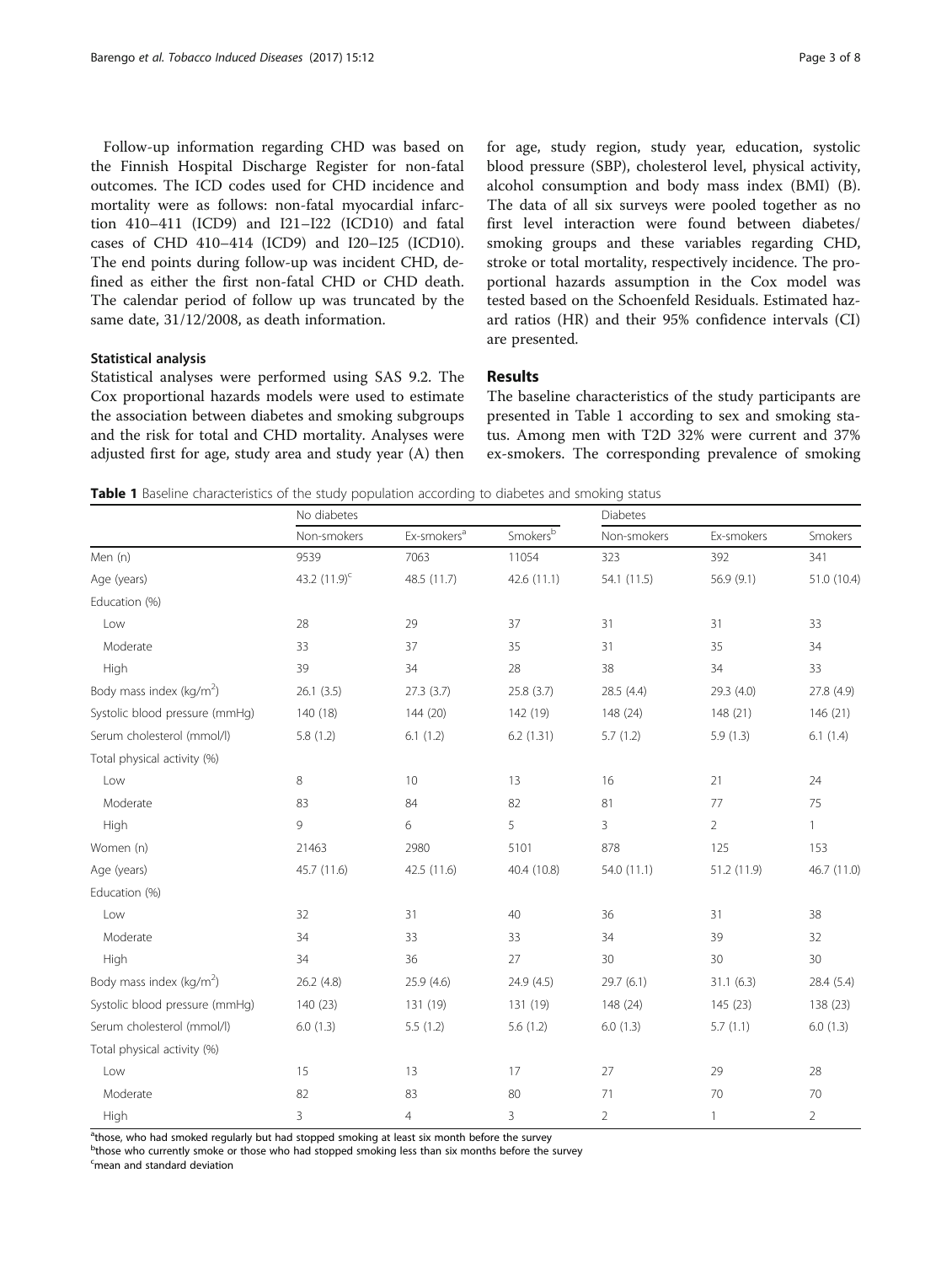and ex-smoking in men without T2D was 40% and 26%, respectively. Among women with T2D 13% were current and 11% ex-smokers. The corresponding prevalence of smoking and ex-smoking in women without T2D was 17% and 10%, respectively. People with T2D seemed to have a higher prevalence of overweight and obesity, lower levels of physical activity, higher serum cholesterol and systolic blood pressure level than people without diabetes at baseline or during follow-up. This pattern was observed in both men and women.

## T2D, smoking and all-cause mortality

The HRs for all-cause mortality were higher for T2D patients compared with men and women without T2D. T2D patients who were smoking had higher all-cause mortality in both men (HR 3.76; 95% CI 2.95-4.78) and women (HR 4.51; 95% CI 2.91-7.00) than non-smoking diabetic men (HR 2.03; 95% CI 1.51-2.74) and women (HR 2.11; 95% CI 1.71-2.59) (Table 2). T2D patients that had stopped smoking also had increased all-cause mortality compared with non-smoking, diabetic men and women when adjusted for age, study area and study year, education, systolic blood pressure, physical activity, serum cholesterol and BMI (men: HR 2.56; 95% CI 2.04- 3.22), women: HR 2.61; 95% CI 1.57-4.31).

## T2D, smoking and CHD mortality

Table [3](#page-4-0) shows the hazard ratios for CHD mortality among men and women with and without diabetes according to smoking status. The CHD mortality risk for smoking men with T2D was higher (HR 6.15; 95% CI 4.22-8.96) than in non-smoking diabetic men (HR 2.62; 95% CI 1.60-4.29). Similar results were found in women revealing corresponding HR for CHD mortality of 6.92 (95% CI 2.79-17.19) for smoking, T2D women and 4.06 (95% CI 2.83-5.82) for non-smoking T2D women, respectively. T2D patients that had stopped smoking also had a higher risk of CHD mortality compared with non-smoking, diabetic men and women when adjusted for age, study area and study year, education, systolic blood pressure, physical activity, serum cholesterol and BMI (men: HR 4.30; 95% CI 3.04-6.08), women: HR 5.00; 95% CI 2.15-11.64). The HRs of CHD mortality in smoke-free T2D patients was statistically significantly higher compared with non-smoking people without T2D (men: HR 2.62; 95% CI 1.60-4.29; women: HR 4.06; 95% CI 2.83-5.82).

#### T2D, smoking and CHD incidence

Smoking T2D patients had an increase in CHD incidence compared with non-smoking people with and without T2D (Table [4\)](#page-4-0). The risk increase in smoking diabetic men was 3.27-fold (95% CI 2.45-2.40) and 4.55-fold in women (95% CI 2.48-8.33) when controlled for age, education, systolic blood pressure, physical activity, serum cholesterol and BMI. Even though the risk of CHD incidence in T2D patients who had stopped smoking was statistically significantly higher than in their non-smoking non-diabetic

Table 2 Hazard Ratio (HR) of all-cause mortality among men and women with and without diabetes at baseline according to smoking status

|                           | Model A <sup>b</sup>        |           |                  | Model $B^c$ |               |
|---------------------------|-----------------------------|-----------|------------------|-------------|---------------|
|                           | Mortality rate <sup>a</sup> | <b>HR</b> | 95% CI           | <b>HR</b>   | 95% CI        |
| Men                       |                             |           |                  |             |               |
| Non-diabetic, non-smokers | 0.88                        |           | Ref <sup>d</sup> |             | Ref           |
| Non-diabetic, ex-smokers  | 1.52                        | 1.46      | 1.29-1.66        | 1.38        | $1.21 - 1.57$ |
| Non-diabetic, smokers     | 1.93                        | 2.98      | 2.65-3.35        | 2.63        | 2.33-2.97     |
| Diabetic, non-smokers     | 2.63                        | 2.22      | 1.66-2.95        | 2.03        | $1.51 - 2.74$ |
| Diabetic, ex-smokers      | 3.30                        | 2.94      | 2.35-3.67        | 2.56        | 2.04-3.22     |
| Diabetic, smokers         | 3.97                        | 4.35      | 3.44-5.51        | 3.76        | 2.95-4.78     |
| Women                     |                             |           |                  |             |               |
| Non-diabetic, non-smokers | 0.92                        |           | Ref              |             | Ref           |
| Non-diabetic, ex-smokers  | 0.44                        | 1.27      | 1.02-1.59        | 1.30        | $1.04 - 1.63$ |
| Non-diabetic, smokers     | 0.85                        | 2.41      | 2.06-2.81        | 2.37        | 2.02-2.78     |
| Diabetic, non-smokers     | 2.43                        | 2.40      | 1.96-2.94        | 2.11        | 1.71-2.59     |
| Diabetic, ex-smokers      | 1.75                        | 3.25      | 1.98-5.36        | 2.61        | 1.57-4.31     |
| Diabetic, smokers         | 1.71                        | 4.96      | 3.21-7.67        | 4.51        | 2.91-7.00     |

<sup>a</sup>number of events per 100 person-years

<sup>b</sup>adjusted for age, study area and study year

<sup>c</sup>adjusted for age, study area, study year, education, systolic blood pressure, physical activity, serum cholesterol and BMI

d<sub>reference group</sub>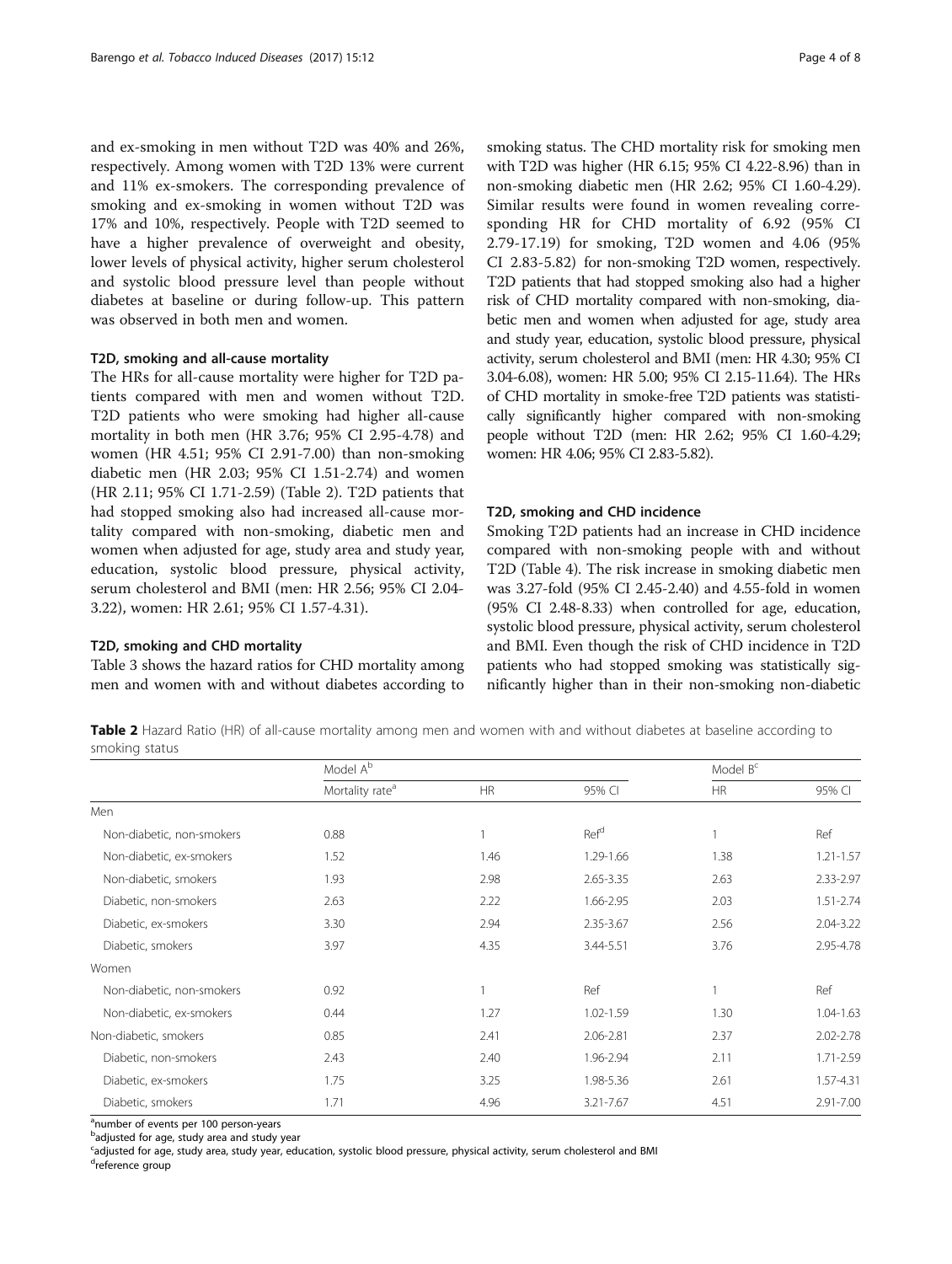|                           | Model A <sup>b</sup>        |           |                  | Model B <sup>c</sup> |               |
|---------------------------|-----------------------------|-----------|------------------|----------------------|---------------|
|                           | Mortality rate <sup>a</sup> | <b>HR</b> | 95% CI           | <b>HR</b>            | 95% CI        |
| Men                       |                             |           |                  |                      |               |
| Non-diabetic, non-smokers | 0.29                        |           | Ref <sup>d</sup> | 1                    | Ref           |
| Non-diabetic, ex-smokers  | 0.56                        | 1.71      | 1.36-2.16        | 1.59                 | 1.25-2.02     |
| Non-diabetic, smokers     | 0.65                        | 3.29      | 2.64-4.10        | 3.11                 | 2.48-3.92     |
| Diabetic, non-smokers     | 1.06                        | 2.86      | 1.77-4.61        | 2.62                 | 1.60-4.29     |
| Diabetic, ex-smokers      | 1.63                        | 5.28      | 3.77-7.40        | 4.30                 | 3.04-6.08     |
| Diabetic, smokers         | 1.73                        | 6.98      | 4.85-10.03       | 6.15                 | 4.22-8.96     |
| Women                     |                             |           |                  |                      |               |
| Non-diabetic, non-smokers | 0.25                        |           | Ref              | 1                    | Ref           |
| Non-diabetic, ex-smokers  | 0.08                        | 1.33      | $0.74 - 2.37$    | 1.40                 | $0.78 - 2.51$ |
| Non-diabetic, smokers     | 0.20                        | 3.43      | 2.40-4.89        | 3.84                 | 2.65-5.55     |
| Diabetic, non-smokers     | 0.96                        | 4.81      | 3.37-6.85        | 4.06                 | 2.83-5.82     |
| Diabetic, ex-smokers      | 0.75                        | 7.73      | 3.37-17.73       | 5.00                 | 2.15-11.64    |
| Diabetic, smokers         | 0.57                        | 8.79      | 3.56-21.67       | 6.92                 | 2.79-17.19    |

<span id="page-4-0"></span>Table 3 Hazard Ratio (HR) of coronary heart disease (CHD) mortality among men and women with and without diabetes at baseline according to smoking status

<sup>a</sup>number of events per 100 person-years

<sup>b</sup>adjusted for age, study area and study year

<sup>c</sup>adjusted for age, study area, study year, education, systolic blood pressure, physical activity, serum cholesterol and BMI

d<sub>reference group</sub>

Table 4 Hazard Ratio (HR) of coronary heart disease incidence among men and women with and without diabetes at baseline according to smoking status

|                           | Model A <sup>b</sup>        |      |                  | Model $B^c$ |               |
|---------------------------|-----------------------------|------|------------------|-------------|---------------|
|                           | Incidence rate <sup>a</sup> | HR   | 95% CI           | HR          | 95% CI        |
| Men                       |                             |      |                  |             |               |
| Non-diabetic, non-smokers | 0.69                        |      | Ref <sup>d</sup> |             | Ref           |
| Non-diabetic, ex-smokers  | 1.10                        | 1.25 | 1.08-1.44        | 1.15        | $0.99 - 1.32$ |
| Non-diabetic, smokers     | 1.21                        | 2.04 | 1.79-2.33        | 1.95        | 1.70-2.23     |
| Diabetic, non-smokers     | 1.85                        | 1.70 | 1.19-2.44        | 1.56        | 1.08-2.24     |
| Diabetic, ex-smokers      | 2.98                        | 3.66 | 2.87-4.68        | 3.00        | 2.33-3.85     |
| Diabetic, smokers         | 2.69                        | 3.51 | 2.64-4.67        | 3.27        | 2.45-4.36     |
| Women                     |                             |      |                  |             |               |
| Non-diabetic, non-smokers | 0.50                        |      | Ref              |             | Ref           |
| Non-diabetic, ex-smokers  | 0.19                        | 1.21 | $0.88 - 1.66$    | 1.27        | $0.92 - 1.74$ |
| Non-diabetic, smokers     | 0.39                        | 2.13 | 1.70-2.67        | 2.32        | 1.84-2.92     |
| Diabetic, non-smokers     | 1.52                        | 2.94 | 2.30-3.77        | 2.60        | 2.02-3.35     |
| Diabetic, ex-smokers      | 0.99                        | 3.59 | 1.91-6.76        | 2.80        | 1.48-5.30     |
| Diabetic, smokers         | 1.24                        | 5.37 | 3.02-9.58        | 4.55        | 2.48-8.33     |

<sup>a</sup>number of events per 100 person-years

<sup>b</sup>adjusted for age, study area and study year

<sup>c</sup>adjusted for age, study area, study year, education, systolic blood pressure, physical activity, serum cholesterol and BMI d<sub>reference group</sub>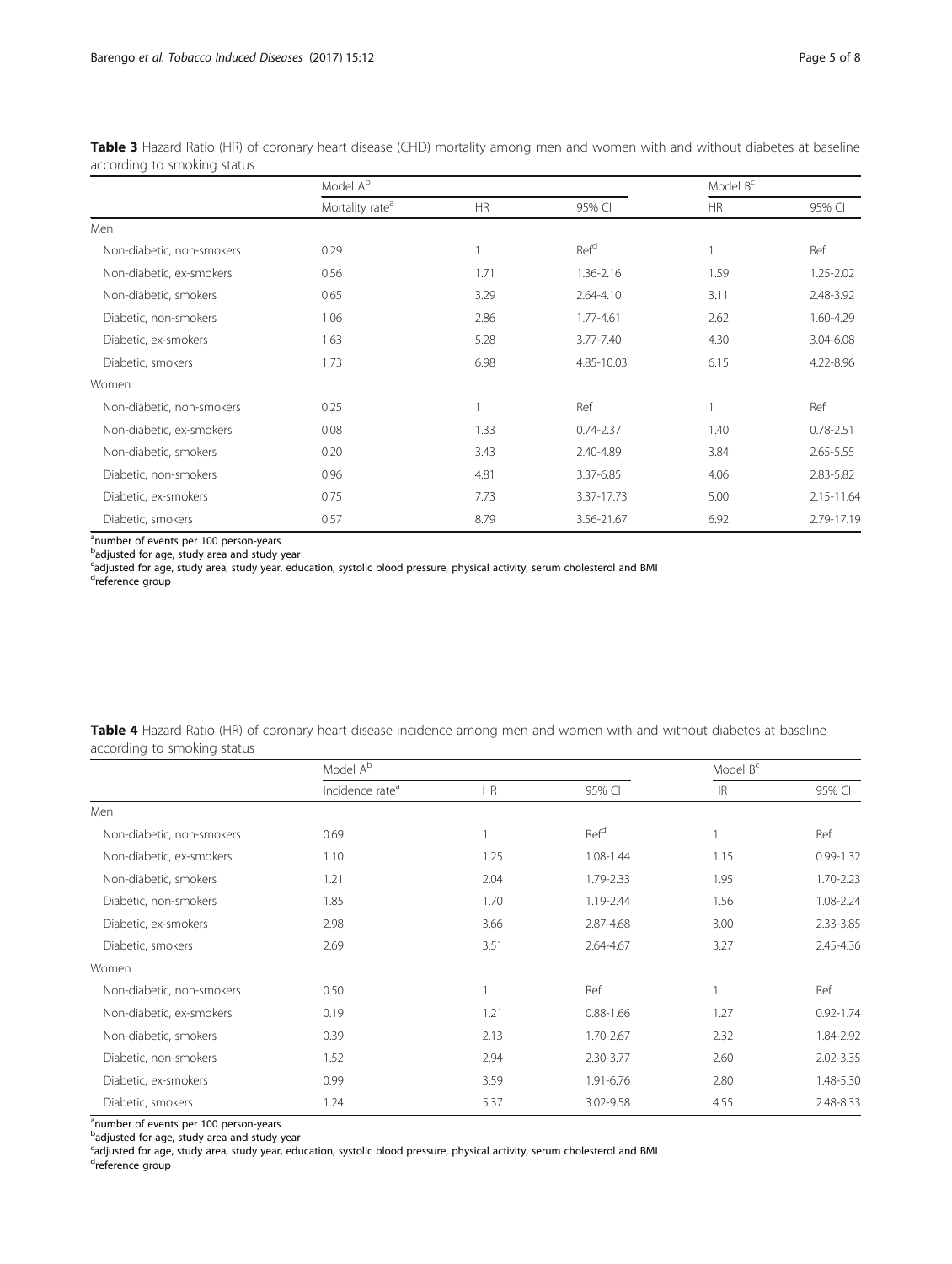counterparts, the CHD incidence was lower than in smoking T2D patients (HR in men 3.00; HR in women 2.80).

#### Discussion

This study showed that smoking men and women with T2D had a higher risk of CHD incidence, and CHD and all-cause mortality compared with non-smoking people free of diabetes. Stopping smoking reduced the risk of allcause mortality in both men and women with T2D. Whereas T2D patients who were not smoking or who had stopped smoking had an increased risk of CHD incidence and mortality, that increase seemed to be lower than the one observed in their smoking diabetic counterparts.

As smoking may influence various mechanisms proposed to increase the risk of CHD (e.g. vascular endothelial injury, increased oxidative stress, thromboembolism), it is possible that the effect of smoking on CHD and MI might be more dramatically increased in diabetic patients, by a combination of short-term effects (coronary artery spasm, arrhythmias) and long-term effects (metabolic and thrombotic disorders) on the cardiovascular system [\[23, 24](#page-7-0)]. In T2D patients, smoking is an independent risk factor for CHD, stroke and peripheral vascular disease [\[8](#page-6-0), [25](#page-7-0)–[27\]](#page-7-0). It accentuates the dyslipidemia of T2D that is associated with increased hepatic lipase activity that may produce atherogenic, small, dense LDL particles [\[28\]](#page-7-0).

In agreement with our study, the Nurses' Health Study showed that the age-adjusted incidence rate of total CHD was much higher among diabetic women than among non-diabetic women of similar smoking status. However, they observed a considerably higher hazard ratio for CHD among diabetic women than for non-diabetic women of similar smoking status compared with our study [\[8](#page-6-0)] presenting a multivariate adjusted HR 7.7 for CHD in women with T2D smoking more than 15 cigarettes/day compared with non-diabetic, nonsmoking women [[8\]](#page-6-0). Furthermore, current smokers seem to be at higher risk than exsmokers in regard all-cause and CHD mortality. These findings are in agreement with previous studies showing that previous smokers might still suffer from the adverse effects related to smoking even though the risk started to decrease [[8](#page-6-0)–[10\]](#page-6-0).

Most studies have compared mortality rates according to smoking status among patients with T2D rather than comparing mortality rates with the general population [[7, 9](#page-6-0)–[11\]](#page-6-0). A cohort study involving 13 087 female and male patients with T2D from the Swedish National Diabetes Register revealed statistically significant hazard ratios for smoking and first-incident fatal/nonfatal MI and total mortality of 1.7 and 1.8, respectively [[7\]](#page-6-0). The Nurses' Health Study reported that cigarette smoking was associated in a dose–response manner with an increased mortality among women with type 2 diabetes [\[9](#page-6-0)] and the United Kingdom prospective diabetes study found that hazard ratio for smokers in regard CHD of 1.41 (1.06 to 1.88) among a 7.9 year follow-up of 3055 T2D patients (10). Finally, a three year follow-up of 390 elderly T2D patients (mean age 73 years) showed an increased the risk of mortality 2.58 (95% CI 1.30–5.11) among the smoking T2D patients compared with the non-smoking ones [[11\]](#page-6-0).

Interestingly, some cohort studies did not find that smoking increased the risk of CHD or all-cause mortality among T2D patients [\[12](#page-6-0)–[17\]](#page-6-0). The Aerobics Center Longitudinal Study included 2316 men with T2D which were followed-up for almost 16 years [[12\]](#page-6-0) and the Rochester Epidemiology Project comprised 337 T2D patients of Olmsted County, Minnesota [\[17](#page-6-0)]. Even though both studies reported increased risks for current and exsmoking in regard CVD or all-cause mortality, this risk increase did not reach statistical significance. Another prospective population-based study of 400 patients with T2D in Skara, Sweden revealed a 1.66-fold risk increase for all-cause mortality among smokers compared with non-smokers with a 95% CI of 0.99-2.76 [[14](#page-6-0)]. Probably, the latter two studies may have a low power to detect risk increases due to a small sample size [[14](#page-6-0), [17\]](#page-6-0). Furthermore, both the ZODIAC-10 study and the Milan Study on Atherosclerosis and Diabetes were lacking adequate adjustments of their results [[15, 16](#page-6-0), [18](#page-6-0)].

A recent meta-analysis of observational prospective studies assessing the excess risk of mortality and CVD events associated with smoking among patients with diabetes revealed a relative risk comparing smokers with nonsmokers of 1.48 for total mortality 1.54 for CHD [\[18](#page-6-0)]. Furthermore, that excess risk was observed among former and current smokers with a greater risk in current smokers.

The life-extending effect of successful smoking cessation ultimately concerns every smoking patient in medical practice and physicians should have an ethical obligation to educate their patients about smoking and should not hesitate to routinely advise to quit [[29](#page-7-0), [30\]](#page-7-0). In Finland, unfortunately, smoking is not discussed during most routine health care consultations with smokers if they do not present any "smoking-related" disease [\[31\]](#page-7-0). Physicians should ask their patients whether they smoke, how much they smoke, and whether they are willing to quit. As a subsequent step one should explain to every smoking patient why and to what extent smoking cessation would, for medical reasons, favorably change their future health. This short talk hardly takes more than two minutes [[29](#page-7-0)]. It has been shown that if the patient presents CHD, approximately eight out of ten Finnish primary care physicians give smoking cessation advice to that specific population group [[31](#page-7-0)]. However, smoking counseling should be given long before the patients have CHD and especially if they have T2D as pointed out in the current clinical guidelines for diabetes care [\[32\]](#page-7-0).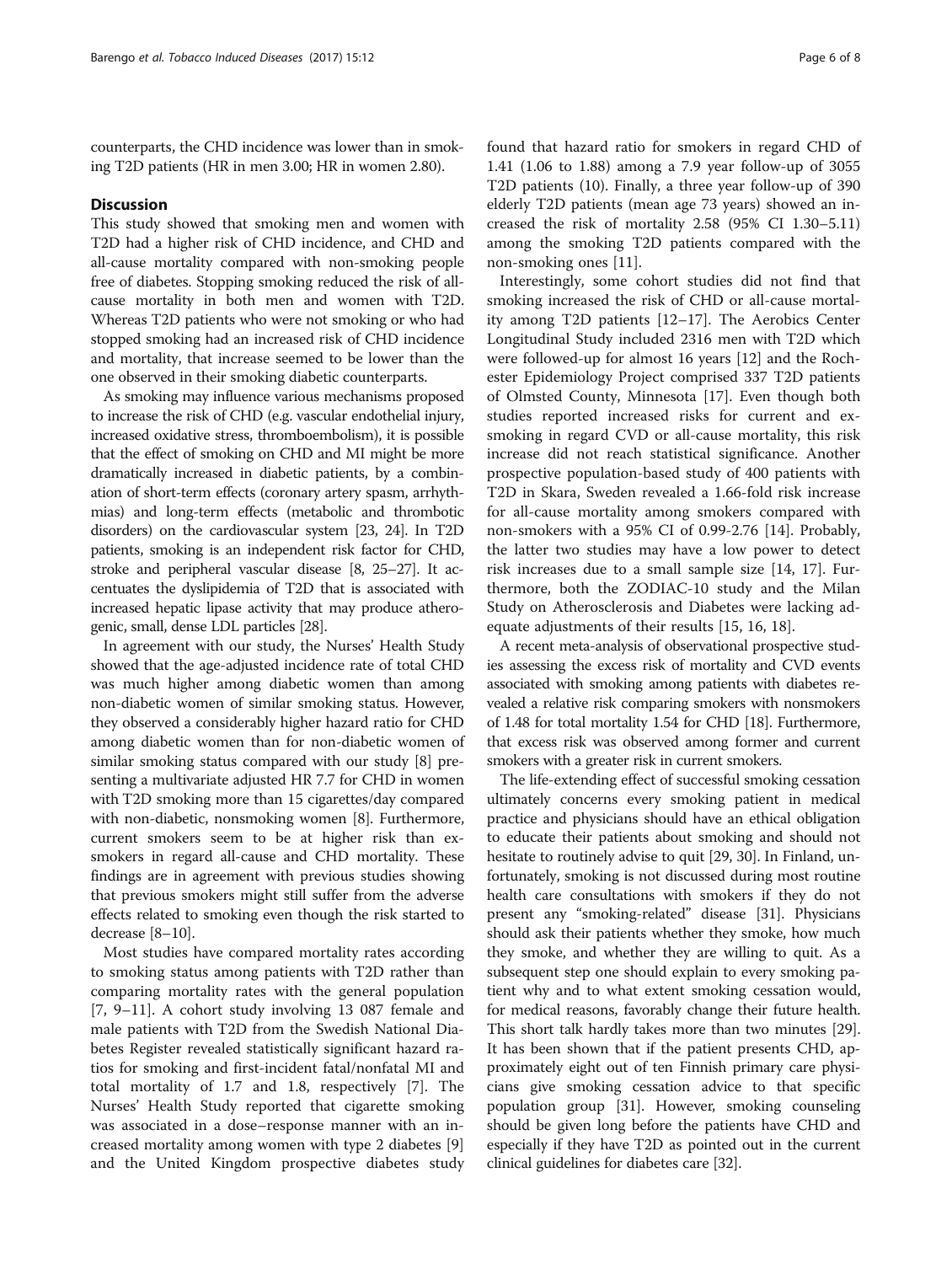<span id="page-6-0"></span>Naturally, our study had some limitations. The baseline assessment of our cohort is limited to the examination on a single day when participants entered the study, as typical for large cohort studies. It cannot account for changes in lifestyle or risk factors of CHD disease leading to a shift of participants between categories during the study period. Furthermore, we cannot completely exclude the effects of confounding due to some unmeasured dietary and other lifestyle factors that may influence CHD or all-cause mortality. In addition, assessing smoking habits by questionnaire may lack some of accuracy as we did not have information regarding packyears or intensity of smoking. However, self-reported smoking habits are commonly used in epidemiological studies and seem to be rather accurate when compared with biochemical markers of tobacco use.

#### Conclusions

It is important to address tobacco consumption in T2D patients in primary health-care in order to reduce their risk of CHD and all-cause mortality. Smoking cessation programs should be offered to each T2D patient and former smoking T2D patients should be encouraged to remain smoke-free. As smoking and ex-smoking T2D patients have a higher risk of CHD incidence and mortality, their health status with regard to CHD should be carefully checked during their annual follow-up control visits with health care personnel.

#### Acknowledgements

Not applicable

#### Funding

This work was supported by a grant of the Suomen Lääketieteen Säätiö.

#### Availability of data and materials

Please contact author for data requests.

#### Authors' contributions

NCB and YT planned the study. VM, NCB and JT were responsible for study planning and data analysis. All authors reviewed the results of the data analysis, report and draft manuscript. All authors have read and approved the final version of the manuscript.

#### Competing interests

The authors declare that they have no competing interests.

#### Consent for publication

Not applicable.

#### Ethics approval and consent to participate

This study followed the Good Clinical Practice guidelines and the guidelines of the Helsinki Declaration. An ethical approval has been obtained for each survey round from the ethics committee valid at the time. Informed written content was obtained from all participants starting from the 1997 survey. At the time of the earlier survey a written consent was not asked, but the participants were informed about the purpose of the study both in written and oral form.

#### Author details

<sup>1</sup>Department of Medical and Population Health Sciences Research, Herberth Wertheim College of Medicine, Florida International University, 11200 SW 8th

Street, AHC2, Miami, FL 33199, USA. <sup>2</sup>Department of Neurosciences and Preventive Medicine, Danube-University Krems, Krems, Austria. <sup>3</sup>Department of Health, National Institute for Health and Welfare, Helsinki, Finland. <sup>4</sup>Institute of Public Health and Clinical Nutrition, University of Eastern Finland, Kuopio, Finland. <sup>5</sup>Hospital District of North Karelia, Joensuu, Finland. <sup>6</sup>Dasman Diabetes Institute, Dasman, Kuwait. <sup>7</sup>Diabetes Research Group, King Abdulaziz University, Jeddah, Saudi Arabia.

#### Received: 12 April 2016 Accepted: 12 January 2017 Published online: 02 February 2017

#### References

- 1. International Diabetes Federation (IDF). Diabetes atlas. 7th ed. Brussels: IDF; 2015.
- 2. The DECODE Study Group. Is the current definition for diabetes relevant to mortality risk from All causes and cardiovascular and noncardiovascular diseasese. Diabetes Care. 2003;26:688–99.
- 3. Barengo NC, Katoh S, Moltchanov S, Tajima N, Tuomilehto J. The diabetescardiovascular risk paradox: results from a Finnish population-based prospective study. Eur Heart J. 2008;29(15):1889–95.
- 4. Laukkanen JA, Mäkikallio TH, Ronkainen K, Karppi J, Kurl S. Impaired fasting plasma glucose and type 2 diabetes Are related to the risk of Out-ofhospital sudden cardiac death and All-cause mortality. Diabetes Care. 2013; 36(5):1166–71.
- 5. Manuel D, Schultz S. Health-related quality of life and health-adjusted life expectancy of people with diabetes mellitus in Ontario, Canada, 1996–1997. Diabetes Care. 2004;27:407–14.
- Murray CJ, Lopez AD. Global mortality, disability, and the contribution of risk factors: global burden of disease study. Lancet. 1997;349:1436–42.
- 7. Yusuf S, Hawken S, Ounpuu S, Dans T, Avezum A, Lanas F, et al. INTERHEART study investigators. Effect of potentially modifiable risk factors associated with myocardial infarction in 52 countries (the INTERHEART study): casecontrol study. Lancet. 2004;364:937–52.
- Nilsson PM, Cederholm J, Eeg-Olofsson K, et al. Smoking as an independent risk factor for myocardial infarction or stroke in type 2 diabetes: a report from the swedish national diabetes register. Eur J Cardiovasc Prev Rehabil. 2009;16:506–12.
- 9. Al-Delaimy WK, Manson JE, Solomon CG, et al. Smoking and risk of coronary heart disease among women with type 2 diabetes mellitus. Arch Intern Med. 2002;162:273–9.
- 10. Al-Delaimy WK, Willett WC, Manson JE, Speizer FE, Hu FB. Smoking and mortality among women with type 2 diabetes: the Nurses' health study cohort. Diabetes Care. 2001;24:2043–8.
- 11. Turner RC, Millns H, Neil HAW, Stratton IM, Manley SE, Matthews DR, et al. Risk factors for coronary artery disease in non-insulin dependent diabetes mellitus: united kingdom prospective diabetes study (UKPDS: 23). BMJ. 1998;316:823–8.
- 12. Katakura M, Naka M, Kondo T, et al. Prospective analysis ofmortality, morbidity, and risk factors in elderly diabetic subjects: Nagano study. Diabetes Care. 2003;26:638–44.
- 13. Church TS, LaMonte MJ, Barlow CE, Blair SN. Cardiorespiratory fitness and body mass index as predictors of cardiovascular disease mortality among men with diabetes. Arch Intern Med. 2005;165:2114–20.
- 14. Ostgren CJ, Lindblad U, Melander A, Rastam L. Survival in patients with type 2 diabetes in a swedish community: skaraborg hypertension and diabetes project. Diabetes Care. 2002;25:1297–302.
- 15. Faglia E, Favales F, Calia P, et al. Cardiac events in 735 type 2 diabetic patients who underwent screening for unknown asymptomatic coronary heart disease: 5-year follow-up report from the Milan study on atherosclerosis and diabetes (MiSAD). Diabetes Care. 2002;25:2032–6.
- 16. Lutgers HL, Gerrits EG, Sluiter WJ, et al. Life expectancy in a large cohort of type 2 diabetes patients treated in primary care (ZODIAC-10). PLoS One. 2009;4(8):e6817.
- 17. Adams LA, Harmsen S, St. Sauver JL, et al. Nonalcoholic fatty liver disease increases risk of death among patients with diabetes: a community-based cohort study. Am J Gastroenterol. 2010;105:1567–73.
- 18. Qin R, Chen T, Lou Q, Yu D. Excess risk of mortality and cardiovascular events associated with smoking among patients with diabetes: meta-analysis of observational prospective studies. Int J Cardiol. 2013;167(2):342–50.
- 19. Vartiainen E, Jousilahti P, Alfthan G, Sundvall J, Pietinen P, Puska P. Cardiovascular risk factor changes in Finland, 1972–1997. Int J Epidemiol. 2000;29(1):49–56.